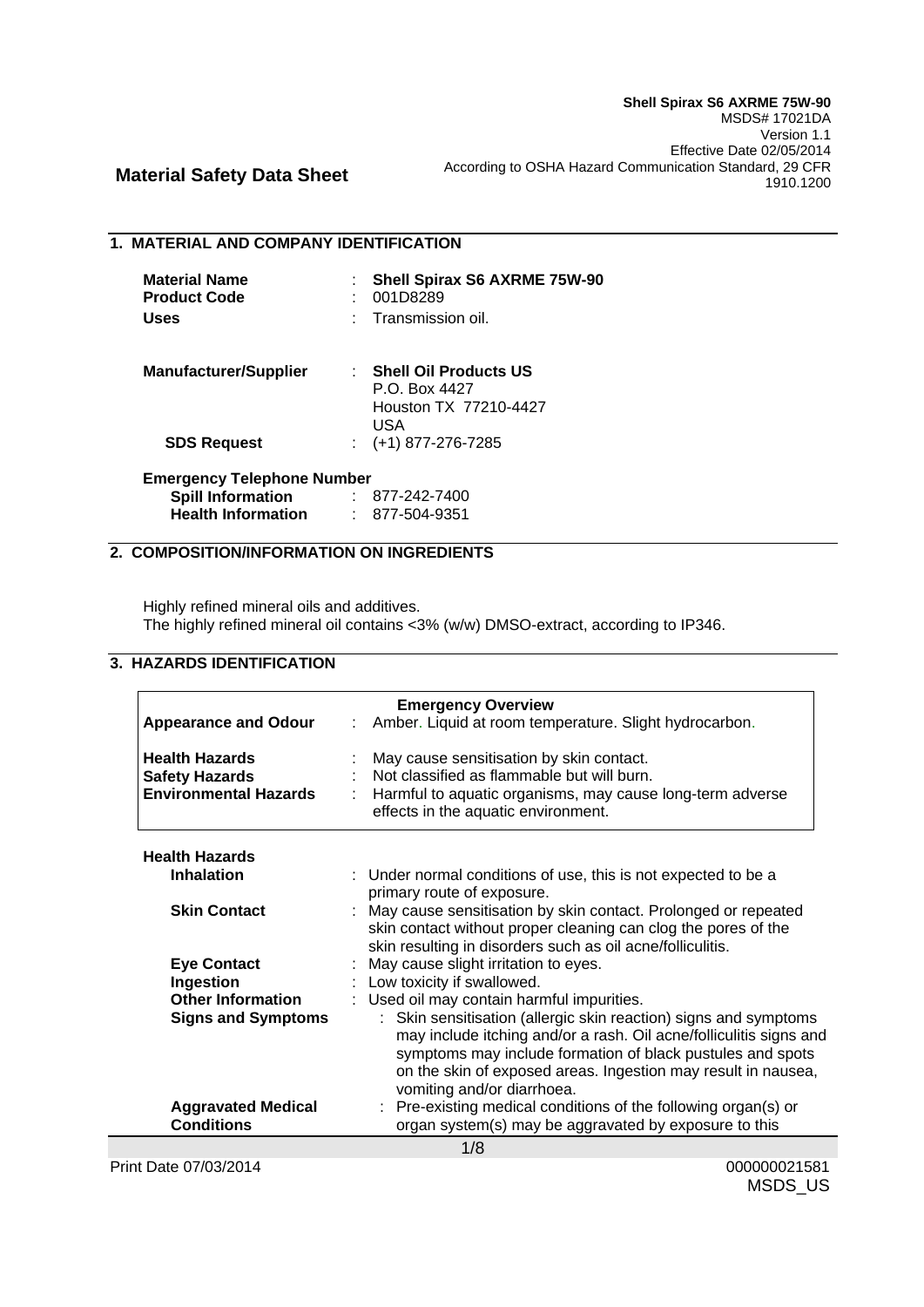**Shell Spirax S6 AXRME 75W-90** MSDS# 17021DA Version 1.1 **Material Safety Data Sheet** Effective Date 02/05/2014 According to OSHA Hazard Communication Standard, 29 CFR 1910.1200 material: Skin. **Environmental Hazards** : Harmful to aquatic organisms, may cause long-term adverse effects in the aquatic environment. Additional Information : Under normal conditions of use or in a foreseeable emergency, this product meets the definition of a hazardous chemical when evaluated according to the OSHA Hazard Communication Standard, 29 CFR 1910.1200.  **4. FIRST-AID MEASURES Inhalation Example 20** : No treatment necessary under normal conditions of use. If symptoms persist, obtain medical advice. **Skin Contact** : Remove contaminated clothing. Flush exposed area with water and follow by washing with soap if available. If persistent irritation occurs, obtain medical attention. **Eye Contact** : Flush eye with copious quantities of water. If persistent irritation occurs, obtain medical attention.

#### **Ingestion** : In general no treatment is necessary unless large quantities are swallowed, however, get medical advice. Advice to Physician : Treat symptomatically.

# **5. FIRE-FIGHTING MEASURES**

Clear fire area of all non-emergency personnel.

| <b>Flash point</b><br><b>Upper / lower</b><br><b>Flammability or</b><br><b>Explosion limits</b> |   | : Typical 215 °C / 419 °F (COC)<br>: Typical $1 - 10 \%$ (V)                                                                                                                                      |
|-------------------------------------------------------------------------------------------------|---|---------------------------------------------------------------------------------------------------------------------------------------------------------------------------------------------------|
| Auto ignition temperature                                                                       |   | $:$ > 320 °C / 608 °F                                                                                                                                                                             |
| <b>Specific Hazards</b>                                                                         |   | Hazardous combustion products may include: A complex<br>mixture of airborne solid and liquid particulates and gases<br>(smoke). Carbon monoxide. Unidentified organic and inorganic<br>compounds. |
| <b>Suitable Extinguishing</b>                                                                   |   | Foam, water spray or fog. Dry chemical powder, carbon                                                                                                                                             |
| Media                                                                                           |   | dioxide, sand or earth may be used for small fires only.                                                                                                                                          |
| Unsuitable Extinguishing                                                                        |   | $\therefore$ Do not use water in a jet.                                                                                                                                                           |
| Media                                                                                           |   |                                                                                                                                                                                                   |
| <b>Protective Equipment for</b>                                                                 | ÷ | Proper protective equipment including breathing apparatus                                                                                                                                         |
| <b>Firefighters</b>                                                                             |   | must be worn when approaching a fire in a confined space.                                                                                                                                         |

#### **6. ACCIDENTAL RELEASE MEASURES**

Avoid contact with spilled or released material. For guidance on selection of personal protective equipment see Chapter 8 of this Material Safety Data Sheet. See Chapter 13 for information on disposal. Observe the relevant local and international regulations.

| <b>Protective measures</b> | : Avoid contact with skin and eyes. Use appropriate containment<br>to avoid environmental contamination. Prevent from spreading<br>or entering drains, ditches or rivers by using sand, earth, or<br>other appropriate barriers. |
|----------------------------|----------------------------------------------------------------------------------------------------------------------------------------------------------------------------------------------------------------------------------|
|                            | 2/8                                                                                                                                                                                                                              |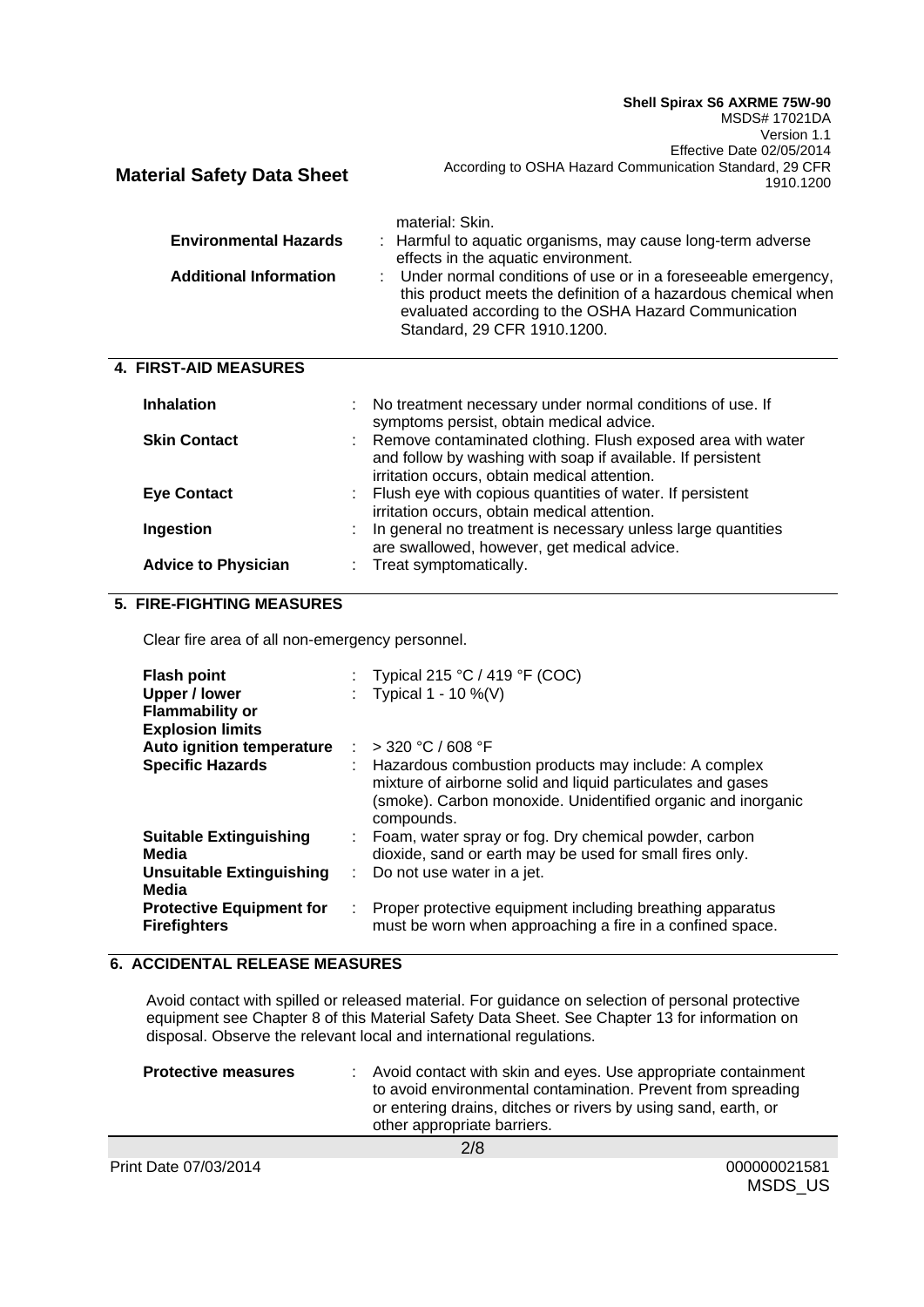|                                   | Shell Spirax S6 AXRME 75W-90<br>MSDS# 17021DA<br>Version 1.1<br>Effective Date 02/05/2014<br>According to OSHA Hazard Communication Standard, 29 CFR                                                                                                                                                                                                                                                  |
|-----------------------------------|-------------------------------------------------------------------------------------------------------------------------------------------------------------------------------------------------------------------------------------------------------------------------------------------------------------------------------------------------------------------------------------------------------|
| <b>Material Safety Data Sheet</b> | 1910.1200                                                                                                                                                                                                                                                                                                                                                                                             |
| <b>Clean Up Methods</b>           | Slippery when spilt. Avoid accidents, clean up immediately.<br>Prevent from spreading by making a barrier with sand, earth or<br>other containment material. Reclaim liquid directly or in an<br>absorbent. Soak up residue with an absorbent such as clay,<br>sand or other suitable material and dispose of properly.                                                                               |
| <b>Additional Advice</b>          | Local authorities should be advised if significant spillages<br>cannot be contained.                                                                                                                                                                                                                                                                                                                  |
| 7. HANDLING AND STORAGE           |                                                                                                                                                                                                                                                                                                                                                                                                       |
| <b>General Precautions</b>        | Use local exhaust ventilation if there is risk of inhalation of<br>vapours, mists or aerosols. Properly dispose of any<br>contaminated rags or cleaning materials in order to prevent<br>fires. Use the information in this data sheet as input to a risk<br>assessment of local circumstances to help determine<br>appropriate controls for safe handling, storage and disposal of<br>this material. |
| <b>Handling</b>                   | Avoid prolonged or repeated contact with skin. Avoid inhaling<br>vapour and/or mists. When handling product in drums, safety<br>footwear should be worn and proper handling equipment<br>should be used.                                                                                                                                                                                              |
| <b>Storage</b>                    | Keep container tightly closed and in a cool, well-ventilated<br>place. Use properly labelled and closeable containers. Storage<br>Temperature: 0 - 50 °C / 32 - 122 °F                                                                                                                                                                                                                                |
| <b>Recommended Materials</b>      | For containers or container linings, use mild steel or high<br>density polyethylene.                                                                                                                                                                                                                                                                                                                  |
| <b>Unsuitable Materials</b>       | PVC.                                                                                                                                                                                                                                                                                                                                                                                                  |
| <b>Additional Information</b>     | Polyethylene containers should not be exposed to high<br>temperatures because of possible risk of distortion.                                                                                                                                                                                                                                                                                         |

# **8. EXPOSURE CONTROLS/PERSONAL PROTECTION**

## **Occupational Exposure Limits**

Contains no components with occupational exposure limit values.

| <b>Material</b>      | <b>Source</b> | $\mathsf{Type}$              | ppm | ma/m3              | <b>Notation</b> |
|----------------------|---------------|------------------------------|-----|--------------------|-----------------|
| Oil mist,<br>mineral | <b>ACGIH</b>  | TWA(Inhalabl<br>e fraction.) |     | $5 \text{ mg/m}$ 3 |                 |
| Oil mist,<br>mineral | OSHA Z1       | PEL(Mist.)                   |     | $5 \text{ mg/m}$ 3 |                 |

**Exposure Controls** : The level of protection and types of controls necessary will vary

Print Date 07/03/2014 000000021581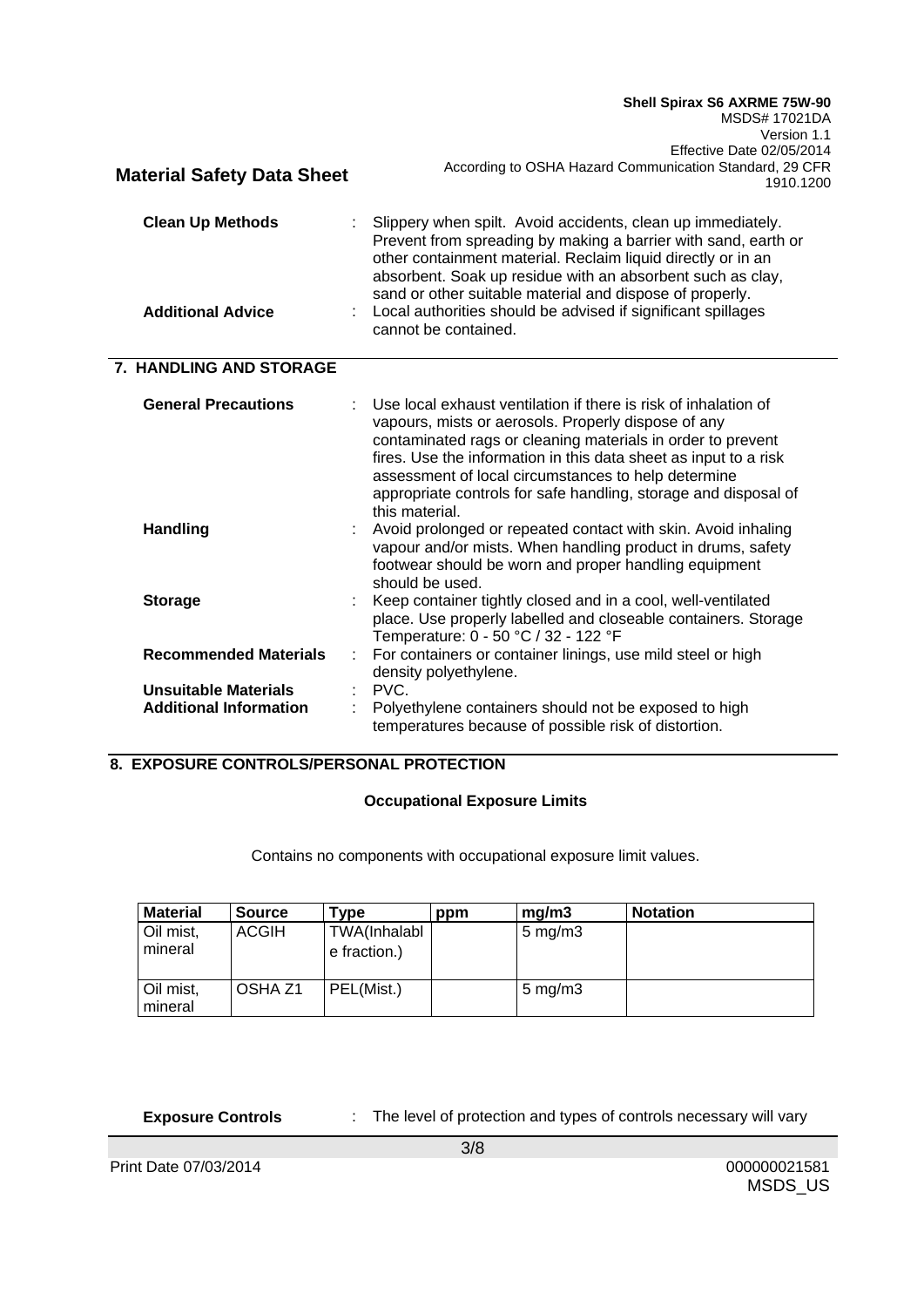**Shell Spirax S6 AXRME 75W-90** MSDS# 17021DA Version 1.1 Effective Date 02/05/2014 According to OSHA Hazard Communication Standard, 29 CFR 1910.1200

| <b>Personal Protective</b><br><b>Equipment</b><br><b>Respiratory Protection</b><br><b>Hand Protection</b> | depending upon potential exposure conditions. Select controls<br>based on a risk assessment of local circumstances.<br>Appropriate measures include: Adequate ventilation to control<br>airborne concentrations. Where material is heated, sprayed or<br>mist formed, there is greater potential for airborne<br>concentrations to be generated.<br>Personal protective equipment (PPE) should meet<br>recommended national standards. Check with PPE suppliers.<br>No respiratory protection is ordinarily required under normal<br>conditions of use. In accordance with good industrial hygiene<br>practices, precautions should be taken to avoid breathing of<br>material. If engineering controls do not maintain airborne<br>concentrations to a level which is adequate to protect worker<br>health, select respiratory protection equipment suitable for the<br>specific conditions of use and meeting relevant legislation.<br>Check with respiratory protective equipment suppliers. Where<br>air-filtering respirators are suitable, select an appropriate<br>combination of mask and filter. Select a filter suitable for<br>combined particulate/organic gases and vapours [boiling point<br>>65°C(149 °F)].<br>Where hand contact with the product may occur the use of<br>gloves approved to relevant standards (e.g. Europe: EN374,<br>US: F739) made from the following materials may provide |
|-----------------------------------------------------------------------------------------------------------|-----------------------------------------------------------------------------------------------------------------------------------------------------------------------------------------------------------------------------------------------------------------------------------------------------------------------------------------------------------------------------------------------------------------------------------------------------------------------------------------------------------------------------------------------------------------------------------------------------------------------------------------------------------------------------------------------------------------------------------------------------------------------------------------------------------------------------------------------------------------------------------------------------------------------------------------------------------------------------------------------------------------------------------------------------------------------------------------------------------------------------------------------------------------------------------------------------------------------------------------------------------------------------------------------------------------------------------------------------------------------------------------------------------------|
|                                                                                                           | suitable chemical protection: PVC, neoprene or nitrile rubber<br>gloves. Suitability and durability of a glove is dependent on<br>usage, e.g. frequency and duration of contact, chemical<br>resistance of glove material, dexterity. Always seek advice<br>from glove suppliers. Contaminated gloves should be replaced.<br>Personal hygiene is a key element of effective hand care.<br>Gloves must only be worn on clean hands. After using gloves,<br>hands should be washed and dried thoroughly. Application of a<br>non-perfumed moisturizer is recommended.                                                                                                                                                                                                                                                                                                                                                                                                                                                                                                                                                                                                                                                                                                                                                                                                                                             |
| <b>Eye Protection</b>                                                                                     | Wear safety glasses or full face shield if splashes are likely to<br>occur.                                                                                                                                                                                                                                                                                                                                                                                                                                                                                                                                                                                                                                                                                                                                                                                                                                                                                                                                                                                                                                                                                                                                                                                                                                                                                                                                     |
| <b>Protective Clothing</b>                                                                                | Skin protection not ordinarily required beyond standard issue<br>work clothes.                                                                                                                                                                                                                                                                                                                                                                                                                                                                                                                                                                                                                                                                                                                                                                                                                                                                                                                                                                                                                                                                                                                                                                                                                                                                                                                                  |
| <b>Monitoring Methods</b>                                                                                 | Monitoring of the concentration of substances in the breathing<br>zone of workers or in the general workplace may be required to<br>confirm compliance with an OEL and adequacy of exposure<br>controls. For some substances biological monitoring may also<br>be appropriate.                                                                                                                                                                                                                                                                                                                                                                                                                                                                                                                                                                                                                                                                                                                                                                                                                                                                                                                                                                                                                                                                                                                                  |
| <b>Environmental Exposure</b><br><b>Controls</b>                                                          | Minimise release to the environment. An environmental<br>assessment must be made to ensure compliance with local<br>environmental legislation.                                                                                                                                                                                                                                                                                                                                                                                                                                                                                                                                                                                                                                                                                                                                                                                                                                                                                                                                                                                                                                                                                                                                                                                                                                                                  |

# **9. PHYSICAL AND CHEMICAL PROPERTIES**

**Material Safety Data Sheet**

| Appearance                | : Amber. Liquid at room temperature.              |
|---------------------------|---------------------------------------------------|
| Odour                     | : Slight hydrocarbon.                             |
| pН                        | : Not applicable.                                 |
| Initial Boiling Point and | $\therefore$ > 280 °C / 536 °F estimated value(s) |
|                           |                                                   |

Print Date 07/03/2014 000000021581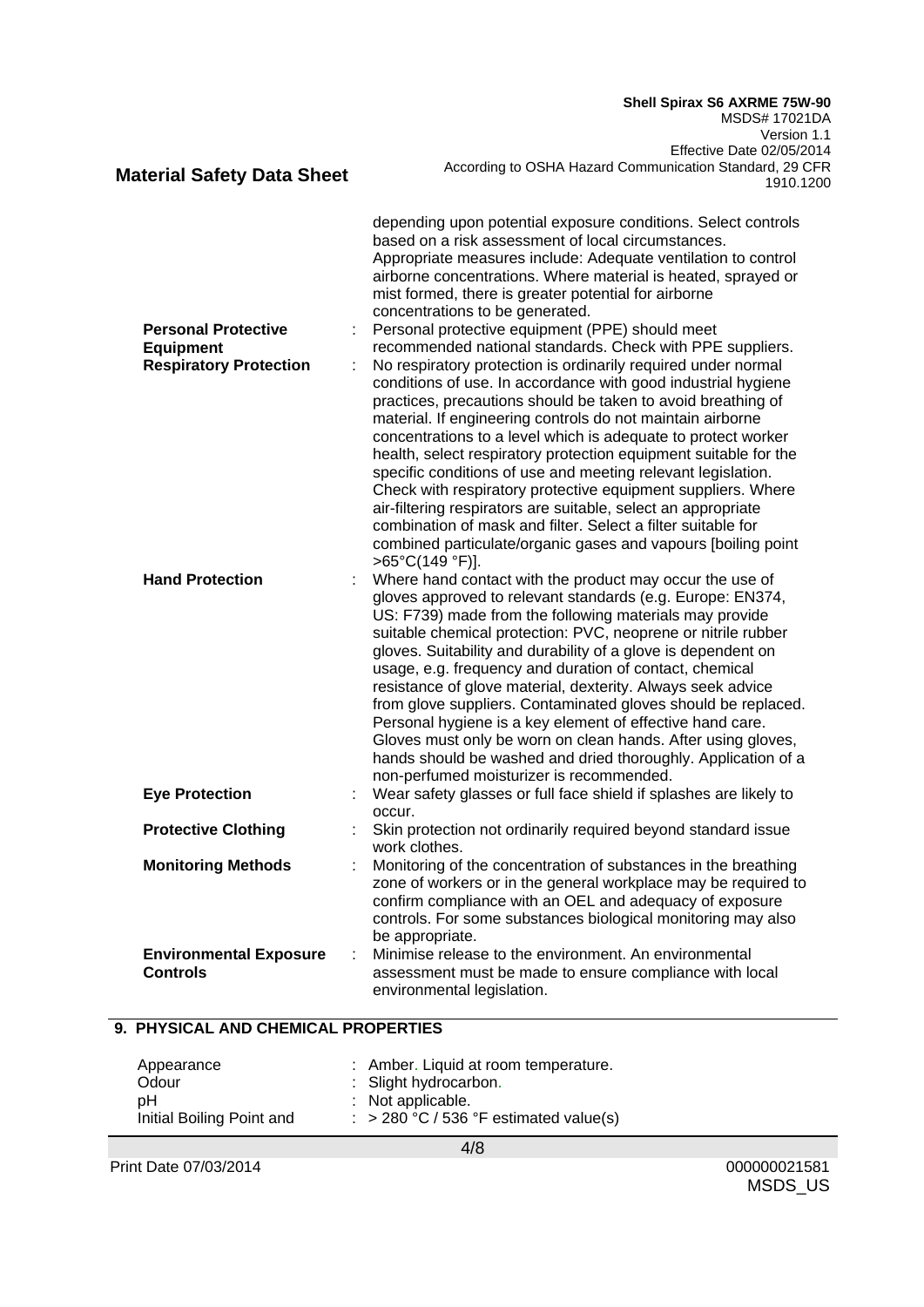| <b>Boiling Range</b>                              |                                                             |
|---------------------------------------------------|-------------------------------------------------------------|
| Pour point                                        | : $<$ -45 °C / -49 °F                                       |
| Flash point                                       | : Typical 215 °C / 419 °F (COC)                             |
| Upper / lower Flammability<br>or Explosion limits | : Typical $1 - 10 \%$ (V)                                   |
| Auto-ignition temperature                         | $:$ > 320 °C / 608 °F                                       |
| Vapour pressure                                   | $\therefore$ < 0.5 Pa at 20 °C / 68 °F (estimated value(s)) |
| Specific gravity                                  | : Typical 0.891 at 15.6 °C / 60.1 °F                        |
|                                                   |                                                             |
| Density                                           | : Typical 891 kg/m3 at 15.6 °C / 60.1 °F                    |
| Water solubility                                  | $:$ Negligible.                                             |
| n-octanol/water partition                         | $\therefore$ > 6 (based on information on similar products) |
| coefficient (log Pow)                             |                                                             |
| Kinematic viscosity                               | : Typical 103 mm2/s at 40 °C / 104 °F                       |
| Vapour density (air=1)                            | $:$ > 1 (estimated value(s))                                |
| Evaporation rate (nBuAc=1)                        | : Data not available                                        |

# **10. STABILITY AND REACTIVITY**

| <b>Stability</b><br><b>Conditions to Avoid</b><br><b>Materials to Avoid</b><br><b>Hazardous Decomposition</b> | : Stable.<br>: Extremes of temperature and direct sunlight.<br>: Strong oxidising agents.<br>: Hazardous decomposition products are not expected to form |
|---------------------------------------------------------------------------------------------------------------|----------------------------------------------------------------------------------------------------------------------------------------------------------|
| <b>Products</b>                                                                                               | during normal storage.                                                                                                                                   |

# **11. TOXICOLOGICAL INFORMATION**

| <b>Basis for Assessment</b>      |    | : Information given is based on data on the components and the<br>toxicology of similar products.                                                                                           |
|----------------------------------|----|---------------------------------------------------------------------------------------------------------------------------------------------------------------------------------------------|
| <b>Acute Oral Toxicity</b>       |    | : Expected to be of low toxicity: LD50 > 5000 mg/kg, Rat                                                                                                                                    |
| <b>Acute Dermal Toxicity</b>     |    | Expected to be of low toxicity: LD50 > 5000 mg/kg, Rabbit                                                                                                                                   |
| <b>Acute Inhalation Toxicity</b> |    | : Not considered to be an inhalation hazard under normal<br>conditions of use.                                                                                                              |
| <b>Skin Irritation</b>           |    | : Expected to be slightly irritating. Prolonged or repeated skin<br>contact without proper cleaning can clog the pores of the skin<br>resulting in disorders such as oil acne/folliculitis. |
| <b>Eye Irritation</b>            |    | : Expected to be slightly irritating.                                                                                                                                                       |
| <b>Respiratory Irritation</b>    | ÷. | Inhalation of vapours or mists may cause irritation.                                                                                                                                        |
| <b>Sensitisation</b>             |    | Expected to be a skin sensitizer.                                                                                                                                                           |
| <b>Repeated Dose Toxicity</b>    | ÷  | Not expected to be a hazard.                                                                                                                                                                |
| <b>Mutagenicity</b>              |    | Not considered a mutagenic hazard.                                                                                                                                                          |
| Carcinogenicity                  |    | Components are not known to be associated with carcinogenic<br>effects.                                                                                                                     |

| <b>Material</b>                               | <b>Carcinogenicity Classification</b>                     |
|-----------------------------------------------|-----------------------------------------------------------|
| Highly refined mineral oil<br>$(IP346 < 3\%)$ | ACGIH Group A4: Not classifiable as a human carcinogen.   |
| Highly refined mineral oil<br>$(IP346 < 3\%)$ | IARC 3: Not classifiable as to carcinogenicity to humans. |
| Highly refined mineral oil                    | GHS / CLP: No carcinogenicity classification              |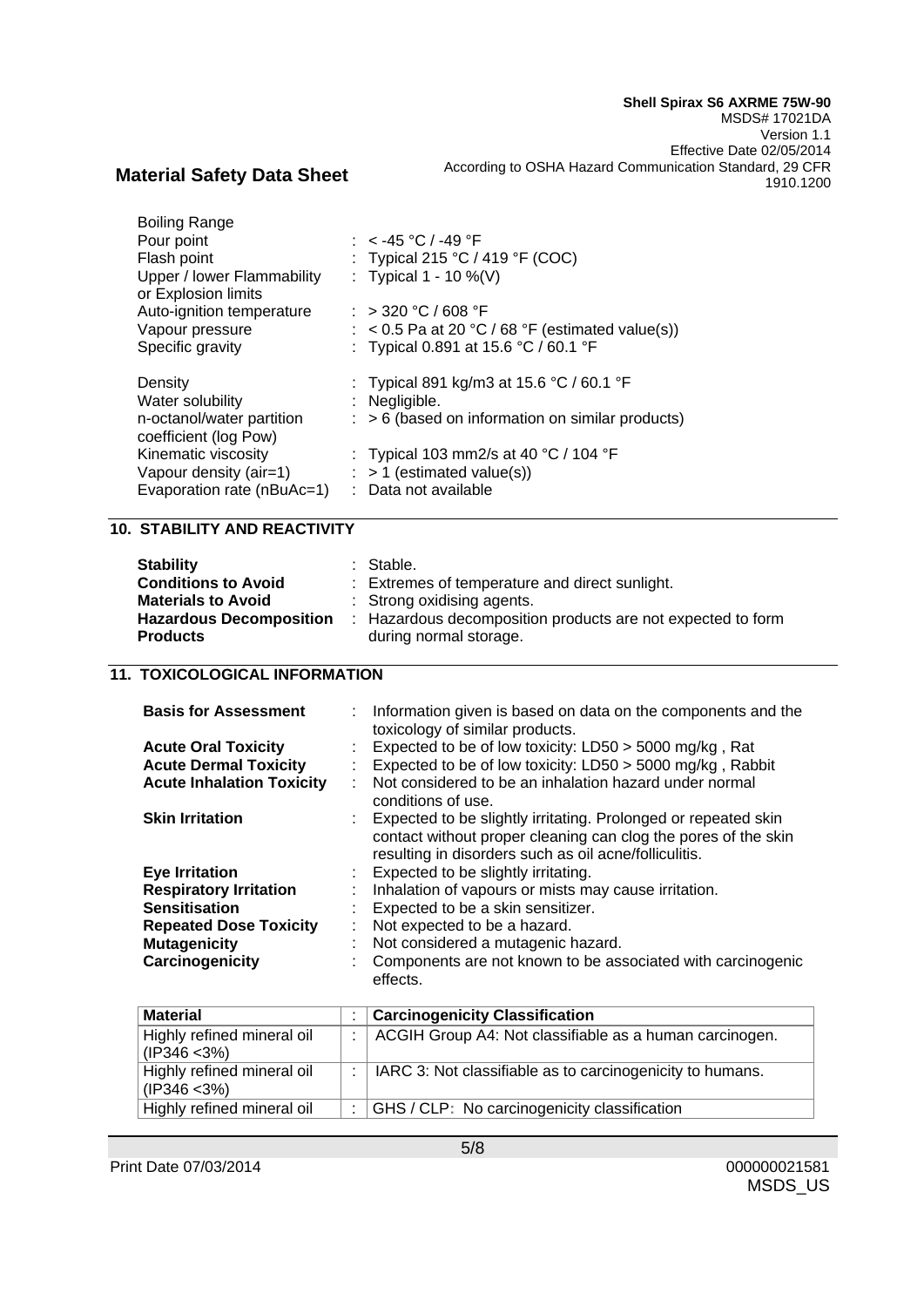| $ $ (IP346 <3%)               |                                           |
|-------------------------------|-------------------------------------------|
|                               |                                           |
|                               |                                           |
| <b>Reproductive and</b>       | $\therefore$ Not expected to be a hazard. |
| <b>Developmental Toxicity</b> |                                           |

| <b>Additional Information</b> | : Used oils may contain harmful impurities that have         |
|-------------------------------|--------------------------------------------------------------|
|                               | accumulated during use. The concentration of such impurities |
|                               | will depend on use and they may present risks to health and  |
|                               | the environment on disposal. ALL used oil should be handled  |
|                               | with caution and skin contact avoided as far as possible.    |

## **12. ECOLOGICAL INFORMATION**

Ecotoxicological data have not been determined specifically for this product. Information given is based on a knowledge of the components and the ecotoxicology of similar products.

| <b>Acute Toxicity</b>                                  |   | Poorly soluble mixture. May cause physical fouling of aquatic<br>organisms. Expected to be harmful: LL/EL/IL50 10-100 mg/l (to<br>aquatic organisms) LL/EL50 expressed as the nominal amount<br>of product required to prepare aqueous test extract.                                                                  |
|--------------------------------------------------------|---|-----------------------------------------------------------------------------------------------------------------------------------------------------------------------------------------------------------------------------------------------------------------------------------------------------------------------|
| <b>Mobility</b>                                        |   | Liquid under most environmental conditions. Floats on water. If<br>it enters soil, it will adsorb to soil particles and will not be<br>mobile.                                                                                                                                                                        |
| Persistence/degradability                              |   | Expected to be not readily biodegradable. Major constituents<br>are expected to be inherently biodegradable, but the product<br>contains components that may persist in the environment.                                                                                                                              |
| <b>Bioaccumulation</b><br><b>Other Adverse Effects</b> | ÷ | Contains components with the potential to bioaccumulate.<br>Product is a mixture of non-volatile components, which are not<br>expected to be released to air in any significant quantities. Not<br>expected to have ozone depletion potential, photochemical<br>ozone creation potential or global warming potential. |

## **13. DISPOSAL CONSIDERATIONS**

| <b>Material Disposal</b>  | Recover or recycle if possible. It is the responsibility of the<br>waste generator to determine the toxicity and physical<br>properties of the material generated to determine the proper<br>waste classification and disposal methods in compliance with<br>applicable regulations. Do not dispose into the environment, in<br>drains or in water courses. |
|---------------------------|-------------------------------------------------------------------------------------------------------------------------------------------------------------------------------------------------------------------------------------------------------------------------------------------------------------------------------------------------------------|
| <b>Container Disposal</b> | Dispose in accordance with prevailing regulations, preferably<br>to a recognised collector or contractor. The competence of the<br>collector or contractor should be established beforehand.                                                                                                                                                                |
| <b>Local Legislation</b>  | Disposal should be in accordance with applicable regional,<br>national, and local laws and regulations.                                                                                                                                                                                                                                                     |

### **14. TRANSPORT INFORMATION**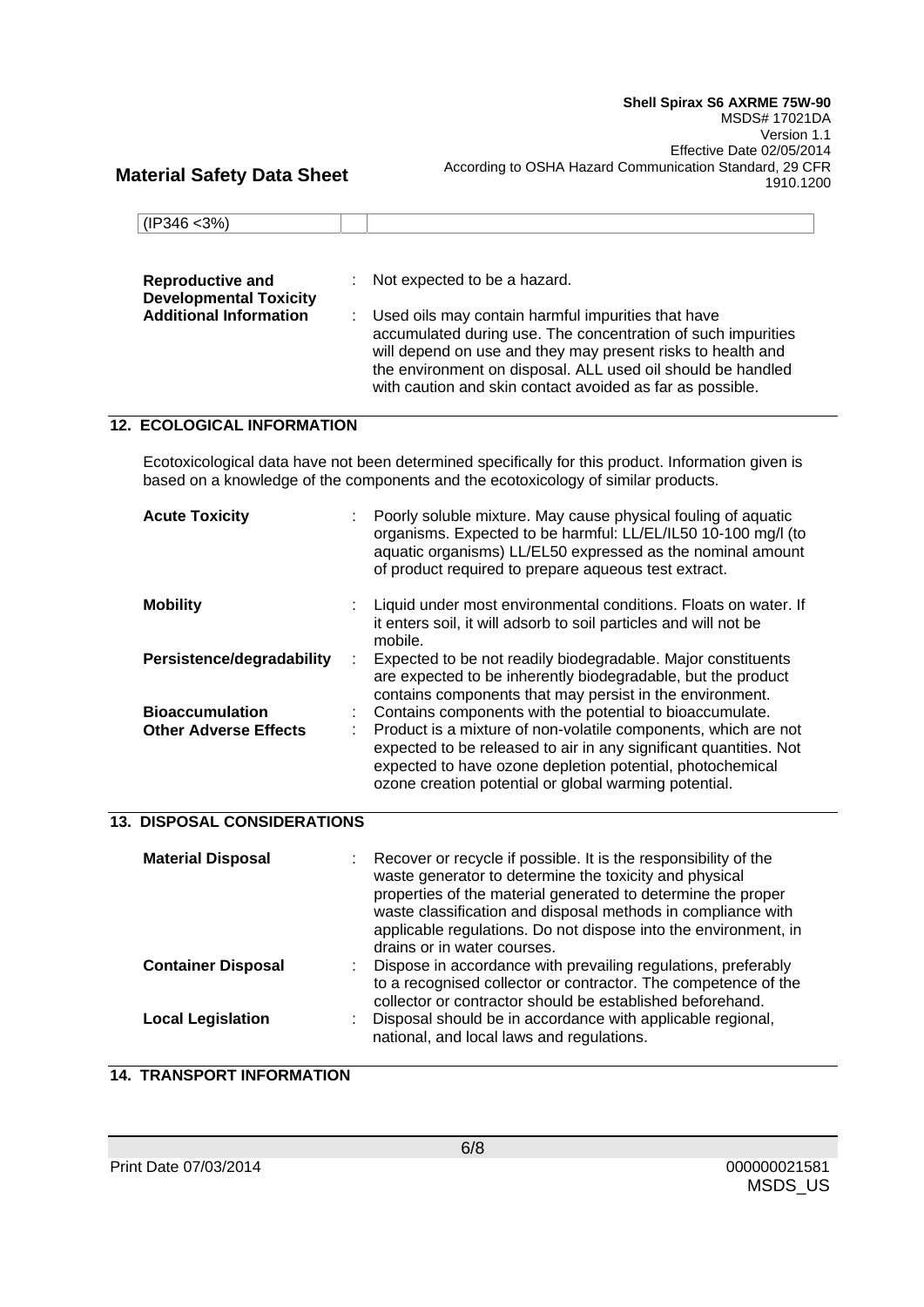### **US Department of Transportation Classification (49CFR)**

This material is not subject to DOT regulations under 49 CFR Parts 171-180.

#### **IMDG**

This material is not classified as dangerous under IMDG regulations.

#### **IATA (Country variations may apply)**

This material is either not classified as dangerous under IATA regulations or needs to follow country specific requirements.

## **15. REGULATORY INFORMATION**

The regulatory information is not intended to be comprehensive. Other regulations may apply to this material.

#### **Federal Regulatory Status**

#### **Notification Status**

EINECS All components listed or polymer exempt. TSCA All components listed. DSL One or more of the components of this product are listed on the NDSL. All other components are on the DSL.

Shell classifies this material as an "oil" under the CERCLA Petroleum Exclusion, therefore releases to the environment are not reportable under CERCLA.

# **SARA Hazard Categories (311/312)**

Delayed (Chronic) Health Hazard.

#### **SARA Toxic Release Inventory (TRI) (313)**

1,2,4-Trimethylbenzene (95-63-6) 0.00%